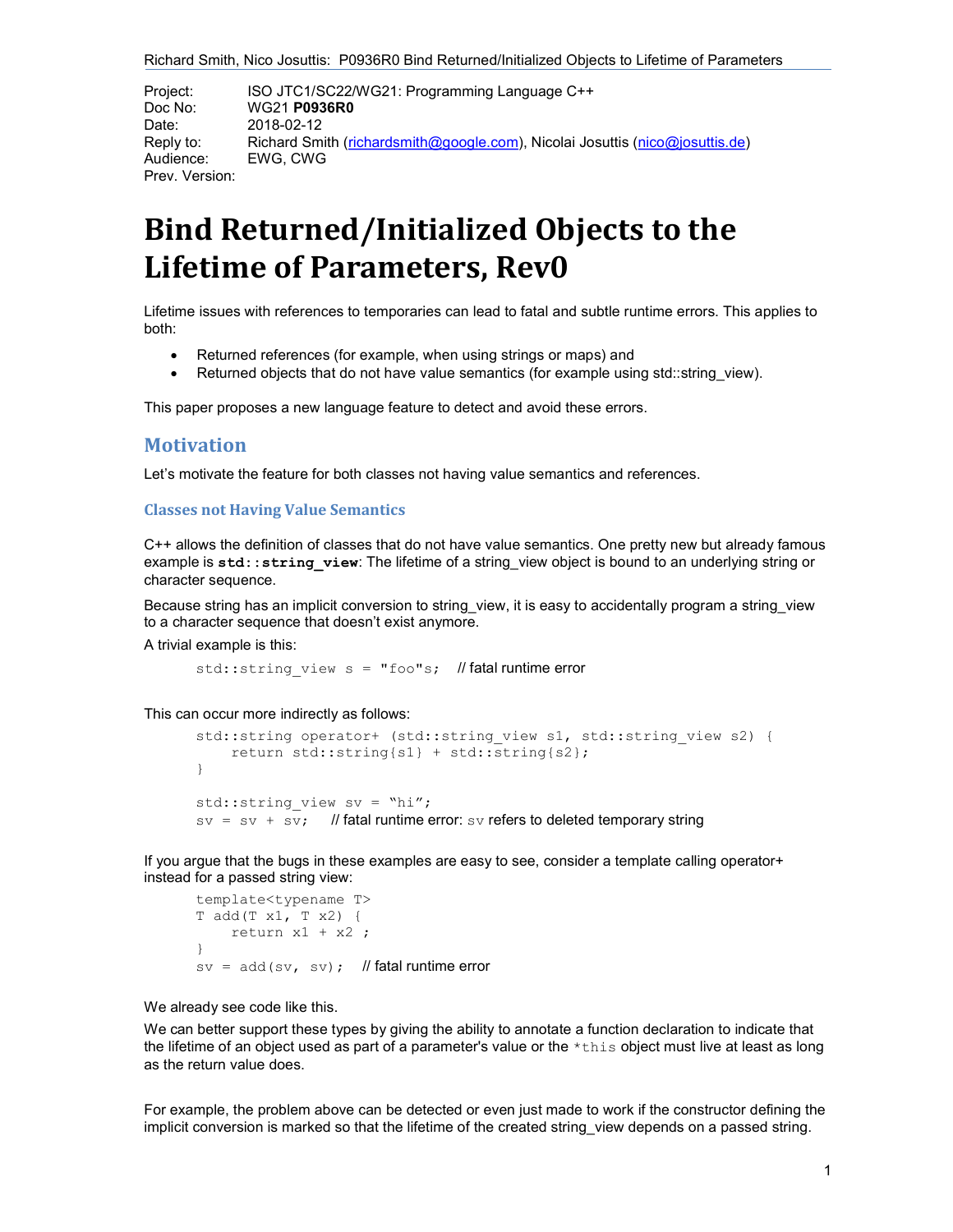Richard Smith, Nico Josuttis: P0936R0 Bind Returned/Initialized Objects to Lifetime of Parameters

If the implicit conversion is enabled by a constructor, this might look as follows (with *lifetimebound* representing whatever we might introduce as new feature):

```
 template<class charT, class traits = char_traits<charT>> 
 class basic_string_view { 
  public: 
   … 
   template<class Allocator> 
  basic string view (const basic string<charT, traits, Allocator>&
                              str lifetimebound) noexcept;
\sim \sim };
```
 $\bullet$  If (as it is the case currently) the conversion is defined by a conversion operator, this might look as follows:

```
 template<class charT, class traits = char_traits<charT>, 
                          class Allocator = a\overline{1}locator<charT>>
 class basic string {
  public: 
    … 
   operator basic string view<charT, traits>() const lifetimebound noexcept;
\sim \sim};
```
Note that we could use the feature to

- Either extend the lifetime of prvalues as it is done for references to prvalues.
- Or enable compilers to warn about code like in the example above.

#### Returned References to Temporaries

Similar problems already exists with references.

A trivial example would be the following:

```
struct X { int a, b; }; 
int f(X_{\alpha} \times) { return X.a; } // return value lifetime bound to parameter
```
Class std::string provides such an interface in the current C++ runtime library. For example:

```
char& c = std::string{"hello my pretty long string"}{"0"c = 'x'; // fatal runtime error
std::cout \lt\lt "c: " \lt\lt c \lt\lt' \ln; // fatal runtime error
```
Again, we should be able mark the return value of the index operators/functions accordingly to get corresponding warnings or the expected behavior:

```
template<class charT, class traits = char traits<charT>,
                        class Allocator = a\overline{1}locator<charT>>
class basic string {
 public: 
 … 
 const reference operator[](size type pos) const lifetimebound;
  reference operator[](size type pos) lifetimebound;
  const reference at(size type n) const lifetimebound;
  reference at(size type n) lifetimebound;
 … 
};
```
There are more tricky cases like this. For example, when using the range-base for loop:

for (auto x : reversed(make\_vector()))

with one of the following definitions, either:

```
template<Range R> 
reversed_range reversed(R&& r) {
```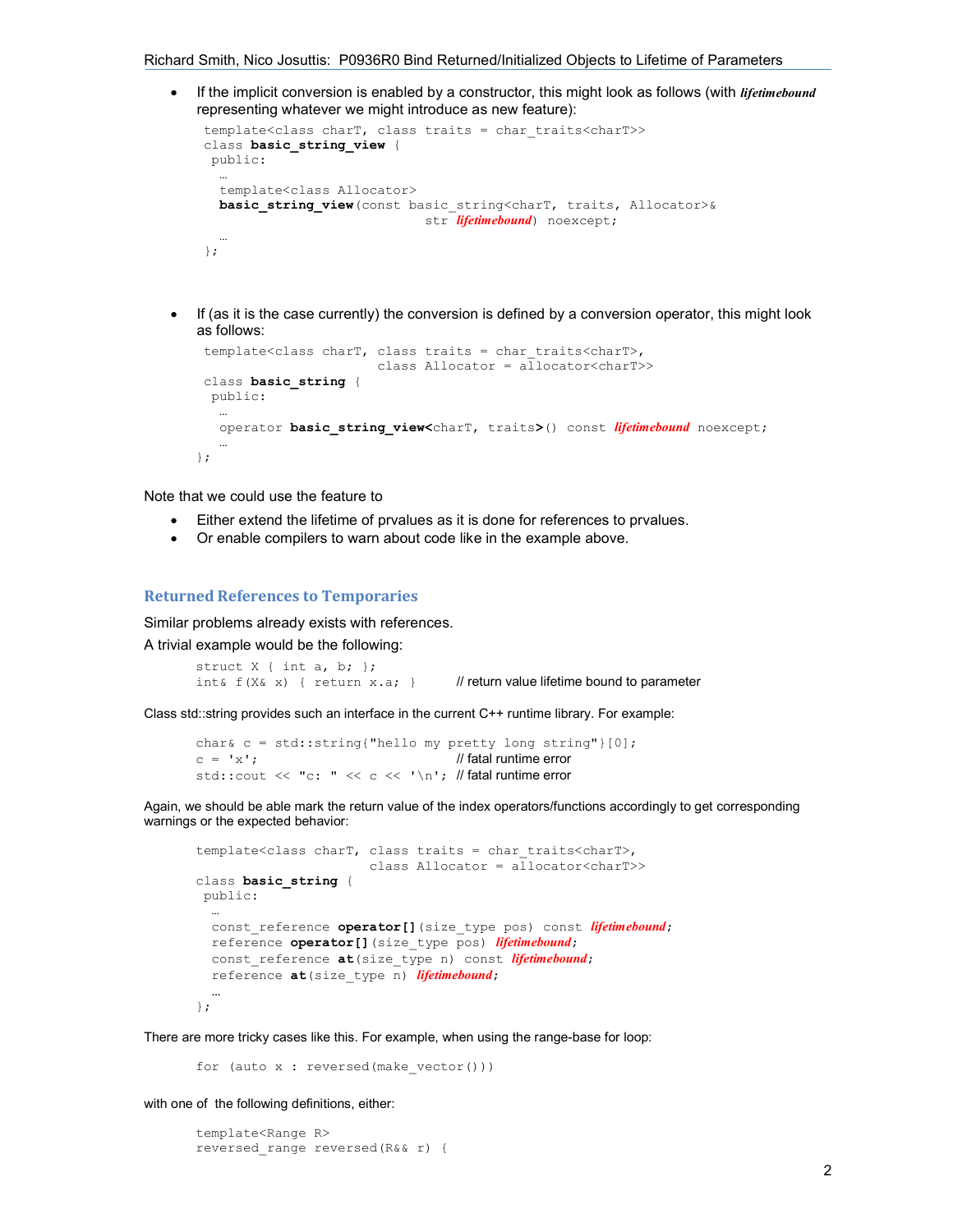```
return reversed range{r}; // return value lifetime bound to parameter
} 
template<Range R>
reversed_range reversed(R r) { 
  return reversed range{r}; // return value lifetime bound to parameter
}
```
Again, we could either make this code work or warn about dangling "references" by marking the return value as lifetime dependent from the parameter.

Finally, such a feature would also help to detect or fix several bugs we see in practice:

Consider we have a function returning the value of a map element or a default value if no such element exists without copying it:

```
const V& findOrDefault(const std::map<K,V>& m, const K& key, 
                                                  const V& defvalue);
```
#### then this results in a classical bug:

or:

```
std::map<std::string, std::string> myMap; 
const std::string& s = findOrDefault(myMap, key, "none"); // runtime bug if key not found
```
#### Again, the marker would help one way or the other:

```
const V& findOrDefault(const std::map<K,V>& m, const K& key, 
                                                const V& defvalue lifetimebound);
```
## Lifetime Extension or Just a Warning?

We could use the marker in two ways:

- 1. Warn only about some possible buggy behavior.
- 2. Fix possible buggy behavior by extending the lifetime of temporaries.

A lifetime extension will also fix an asymmetry we currently have between built-in language constructs and that what can be achieved by user-defined types and functions. For example with

```
struct A { 
  std::initializer_list<int>&& x;
   const int& y; 
};
```
We have lifetime extension for an A temporary, an initializer list temporary, a const int[3] temporary holding the value of the initializer list object, and an int temporary:

A&& a = A{  $\{1, 2, 3\}$ , 50 };

But it is not possible to write a constructor for A that has the same effect. Likewise:

```
struct X { int n; };
struct Y : X {}; 
struct B { Y y; }; 
int&& r = static\_cast < X&> (B{3}, y) \ldots // reference lifetime-extends complete B object
int&& s = implicit cast<X&&>(B{3}.y).n; // impossible to define implicit cast so that this
                                                 // lifetime-extends properly
```
However, we have to be careful. If we make some cases automatically extend lifetime, but leave other cases not doing so, lifetime bugs will become less obvious (you cannot see lifetime bugs in the caller and need to consult the callee) and so we risk them becoming more common due to people not thinking about temporary lifetime issues any more.

We have no decision what to propose here and need some further discussion about it.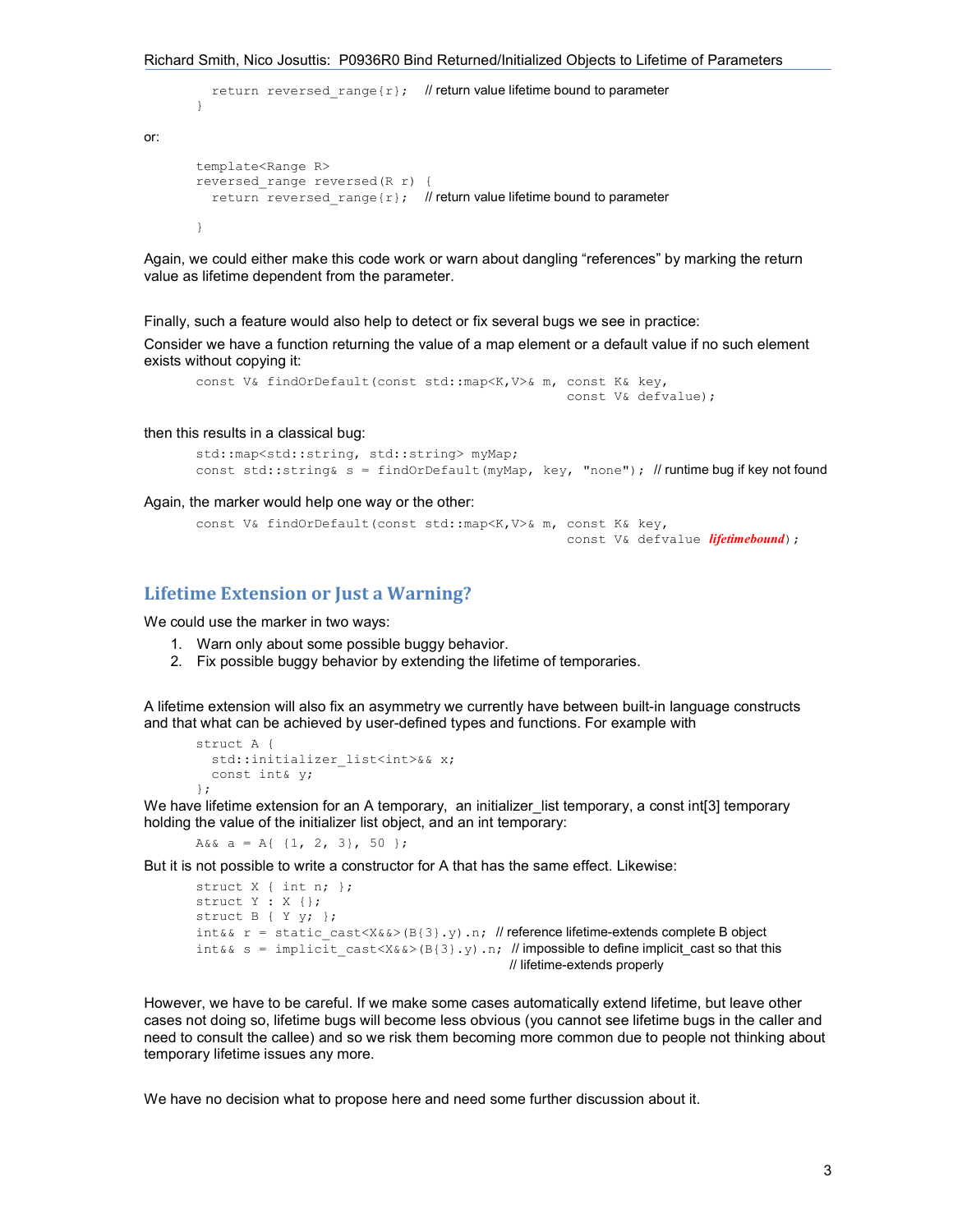## Where to Apply the Feature?

Another decision to make is whether this feature should apply to primitive types, pointers, etc. Consider for example:

```
using Array = int[3];
int^* p = Array{1, 2, 3}; // lifetime-extend array through array-to-pointer conversion?
int& r = *(int*)(intptr t)&(int&)(int&)42; // lifetime-extend through pointer-to-integer cast?
```
Without lifetime extending here, we can get the following inconsistency:

```
intptr t get addr(int&& r lifetimebound) {
   return (intptr_t)&r; 
} 
intptr t n = get addr(42); // #1, does lifetime-extend
intptr t m = get addr(42) + 1; \#2, does not lifetime-extend?
```
For consistency, perhaps we should say that #1 does not lifetime-extend either and that lifetime bounds can only be applied on function parameters for functions that return a class or reference types or (for constructors) initialize an object.

Alternatively, we could allow lifetime to be transported through all of the above, by only "blocking" the lifetime inference at lvalue-to-rvalue conversions, discarded-value expressions, and function parameters without the **lifetimebound** marker.

## Name and Form of the Marker

Last not least, we have to decide about the way we mark:

- Use an existing keyword such as "return" or "export"
- Use a new keyword
- Use a context-sensitive keyword, and require the parameter to have a name
- Use an attribute
	- $\circ$  But if we want to extend the lifetime and follow our normal rules for attributes, then this can't be an attribute, because it changes program semantics in observable ways.

We are slightly leaning towards a new, context-sensitive keyword.

Of course, we also need a name for it, then. Possible options might be something around the area of "reference semantics", "lifetime extension", or "depending". The word should not be too long but also no common parameter name. For example

- referenced
- bound
- lifetimebound
- 

# Proposed Wording

Here, for the moment, we propose the wording to allow lifetime extension to be propagated through function calls. No wording is provided for how to specify the marker yet, as the precise syntax for the marker is an open question.

Change only [class.temporary] paragraph 6 as follows:

Replace the first sentence as follows:

The third context is when a reference is bound to a temporary object.116

By:

The third context is when a temporary object is *lifetime-bound* to the initializer of a declared variable, as follows:

- A temporary object is lifetime-bound to the expression corresponding to its temporary materialization conversion (7.4).
- All temporary objects that are lifetime-bound to an expression E are also bound to an expression  $X$  of which  $E$  is an immediate subexpression if no conversions are applied to  $E$ other than the temporary materialization conversion, and either X results in the invocation of a function (including a constructor) where the parameter or implicit